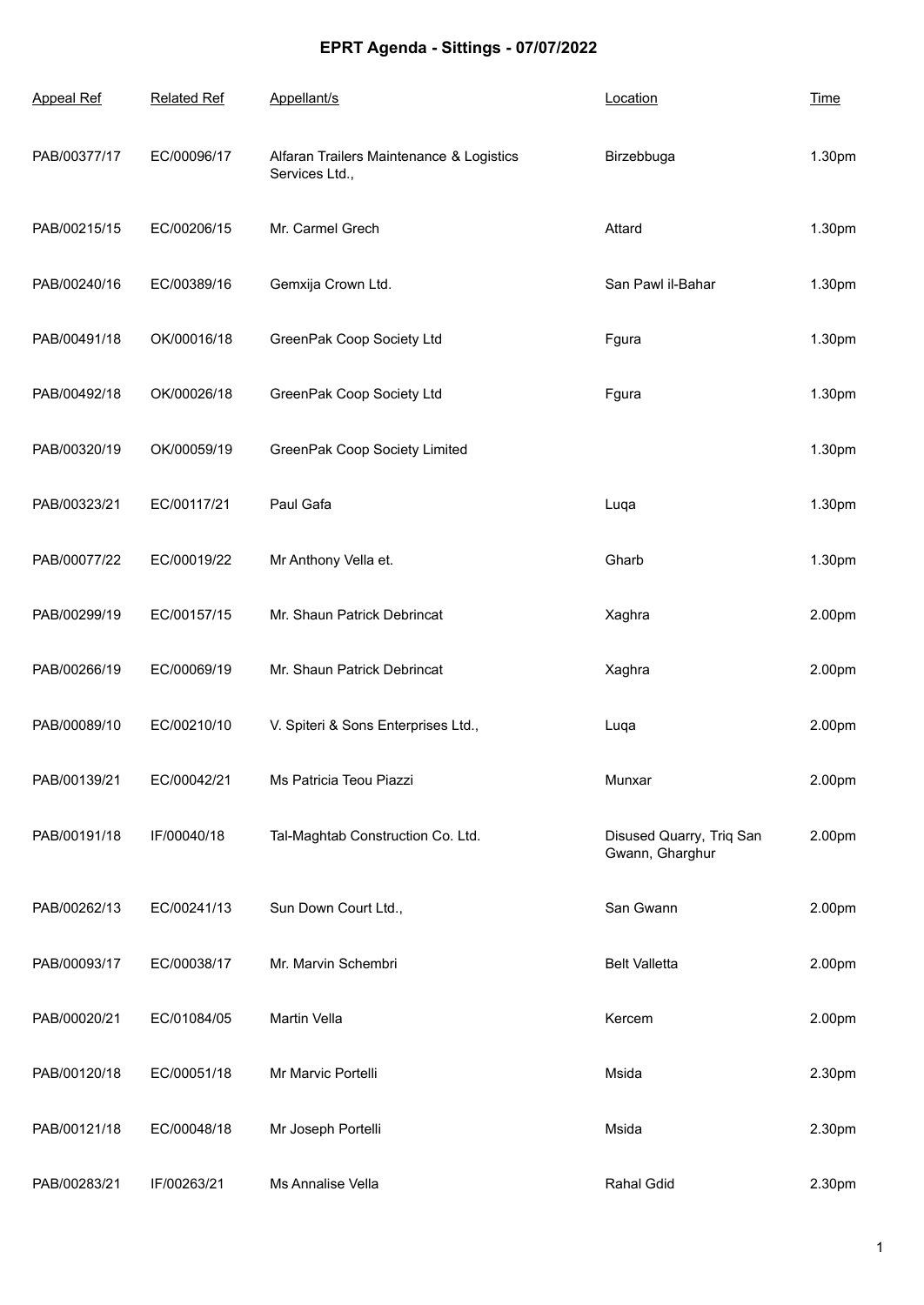| <b>Appeal Ref</b> | <b>Related Ref</b> | Appellant/s                      | Location                                                                             | <b>Time</b> |
|-------------------|--------------------|----------------------------------|--------------------------------------------------------------------------------------|-------------|
| PAB/00190/20      | IF/01122/19        | WasteServ Malta Limited          | Thermal Treatment Facility,<br>Triq il-Biccerija, Marsa                              | 2.30pm      |
| PAB/00193/20      | IF/02171/19        | WasteServ Malta                  | Transfer Station, Tal-Kus,<br>Xewkija, Ghawdex                                       | 2.30pm      |
| PAB/00090/19      | OWK/00001/19       | Mr. Marjan Paul Cini             | Sit maghruf bhala 'il-Gudja'<br>fl-inhawi tal-Qammieh,<br>limiti tal-Mellieha        | 2.30pm      |
| PAB/00007/21      | OWK/00035/20       | Ms Luana Arena Micallef          | Arena Laundry Limited,<br>E10 & E11 Midland Micro<br>Park, Triq Burmarrad,<br>Naxxar | 2.30pm      |
| PAB/00359/21      | EC/00447/12        | <b>Faceworks Limited</b>         | Ghaxaq                                                                               | 3.00pm      |
| PAB/00360/21      | EC/00144/21        | <b>Faceworks Limited</b>         | Ghaxaq                                                                               | 3.00pm      |
| PAB/00361/21      | EC/00144/21        | Etienne-Pierre Mallia            | Ghaxaq                                                                               | 3.00pm      |
| PAB/00381/21      | EC/00146/21        | <b>Faceworks Limited</b>         | Ghaxaq                                                                               | 3.00pm      |
| PAB/00383/21      | EC/00146/21        | <b>Fulani Properties Limited</b> | Ghaxaq                                                                               | 3.00pm      |
| PAB/00020/22      | EC/00144/21        | Famalco Holdings Limited         | Ghaxaq                                                                               | 3.00pm      |
| PAB/00021/22      | EC/00146/21        | Famalco Holdings Limited         | Ghaxaq                                                                               | 3.00pm      |
| PAB/00022/22      | EC/00447/12        | Famalco Holdings Limited         | Ghaxaq                                                                               | 3.00pm      |
| PAB/00198/19      | OWK/00028/19       | C & V Polymers Limited           | C & V Polymers Limited<br>HF75 u d-dintorni, Hal Far<br><b>Industrial Area</b>       | 3.00pm      |
| PAB/00450/20      | EC/00133/20        | Ms Rose Micallef                 | Rabat                                                                                | 3.00pm      |
| PAB/00281/21      | EC/00107/21        | Mr Joseph Aquilina               | Siggiewi                                                                             | 3.30pm      |
| PAB/00155/19      | OWK/00020/19       | R. Scicluna Limited              | Barriera Nru 29, Triq il-Belt<br>Valletta, Mqabba                                    | 3.30pm      |
| PAB/00282/21      | EC/00113/21        | Ms Angela Hili                   | Xewkija                                                                              | 3.30 pm     |